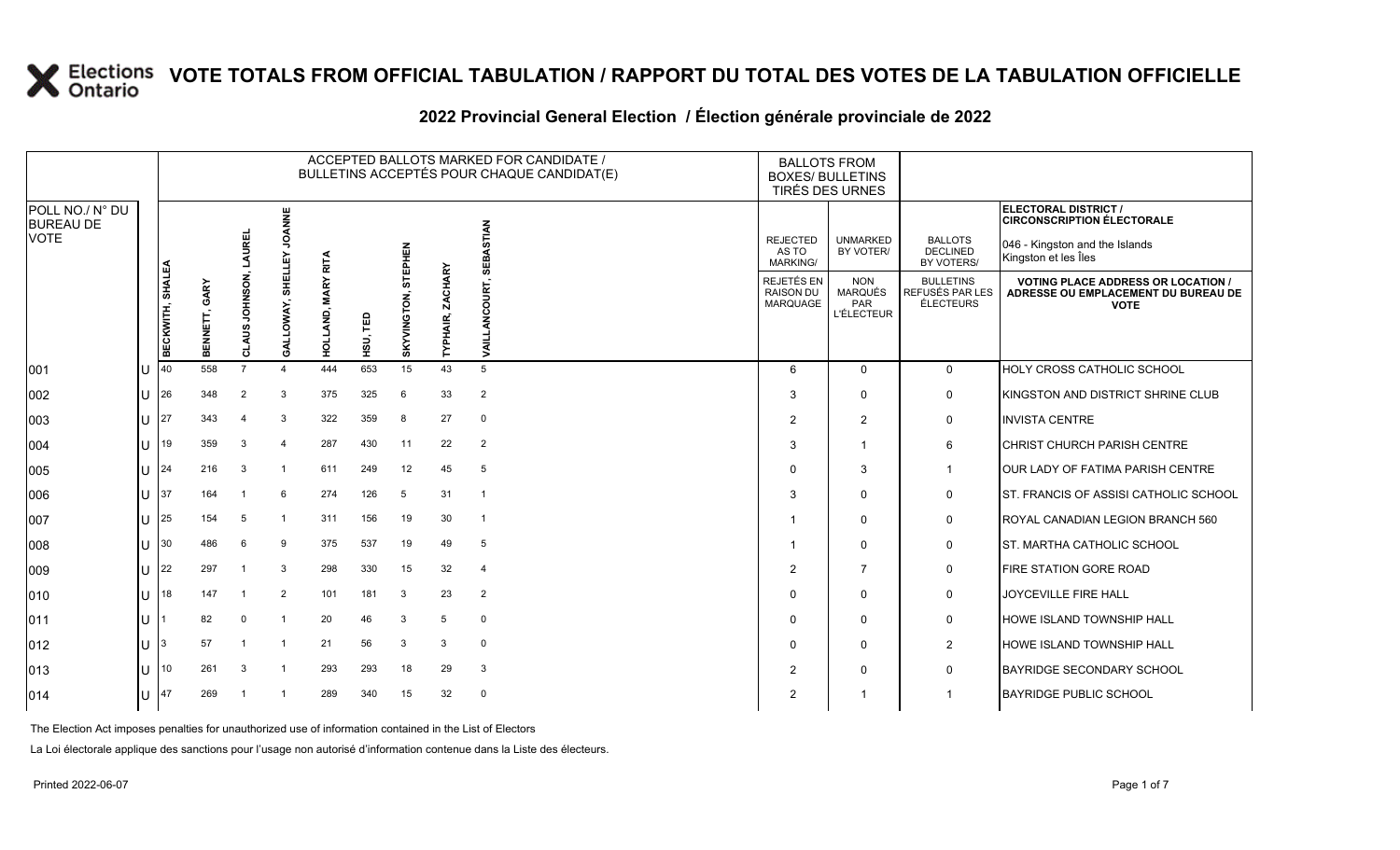|                                                    |         |                  |                  |                                                 |                         |                    |                |                |                            | ACCEPTED BALLOTS MARKED FOR CANDIDATE /<br>BULLETINS ACCEPTÉS POUR CHAQUE CANDIDAT(E) | <b>BALLOTS FROM</b><br><b>BOXES/ BULLETINS</b><br><b>TIRÉS DES URNES</b> |                                                          |                                                         |                                                                                                                     |
|----------------------------------------------------|---------|------------------|------------------|-------------------------------------------------|-------------------------|--------------------|----------------|----------------|----------------------------|---------------------------------------------------------------------------------------|--------------------------------------------------------------------------|----------------------------------------------------------|---------------------------------------------------------|---------------------------------------------------------------------------------------------------------------------|
| POLL NO./ N° DU<br><b>BUREAU DE</b><br><b>VOTE</b> |         |                  |                  | <b>AUREL</b>                                    | <b>JOANNE</b><br>모      | <b>RITA</b>        |                | STEPHEN        |                            | <b>STIAN</b><br>á<br>핑                                                                | <b>REJECTED</b><br>AS TO<br>MARKING/                                     | <b>UNMARKED</b><br>BY VOTER/                             | <b>BALLOTS</b><br><b>DECLINED</b><br>BY VOTERS/         | ELECTORAL DISTRICT /<br><b>CIRCONSCRIPTION ÉLECTORALE</b><br>046 - Kingston and the Islands<br>Kingston et les Îles |
|                                                    |         | BECKWITH, SHALEA | GARY<br>BENNETT, | <b>NOSNHOL</b><br>S<br>ë<br>S<br>$\overline{o}$ | SHELLI<br>ALLOWAY,<br>Ö | kΣ<br>Ā<br>D,<br>딯 | ΓED<br>์<br>ระ | SKYVINGTON,    | <b>ZACHARY</b><br>TYPHAIR, | OURT.<br>₹                                                                            | REJETÉS EN<br><b>RAISON DU</b><br>MARQUAGE                               | <b>NON</b><br><b>MARQUÉS</b><br>PAR<br><b>L'ÉLECTEUR</b> | <b>BULLETINS</b><br>REFUSÉS PAR LES<br><b>ÉLECTEURS</b> | <b>VOTING PLACE ADDRESS OR LOCATION /</b><br>ADRESSE OU EMPLACEMENT DU BUREAU DE<br><b>VOTE</b>                     |
| 015                                                |         | 17               | 215              | 3                                               | $\overline{2}$          | 256                | 270            | $\overline{7}$ | 35                         | $\overline{2}$                                                                        | $\Omega$                                                                 | 2                                                        | $\mathbf 0$                                             | ARCHBISHOP O'SULLIVAN CATHOLIC<br><b>SCHOOL</b>                                                                     |
| 016                                                |         | 23               | 311              | 6                                               | 3                       | 278                | 326            | 10             | 27                         | 3                                                                                     | 6                                                                        | 3                                                        | -1                                                      | <b>BAYRIDGE ALLIANCE CHURCH</b>                                                                                     |
| 017                                                |         | 20               | 251              | $\overline{2}$                                  | $\overline{2}$          | 299                | 363            | 17             | 28                         | $\overline{2}$                                                                        | -1                                                                       | 3                                                        | $\overline{1}$                                          | <b>BAY PARK BAPTIST CHURCH</b>                                                                                      |
| 018                                                |         | $\overline{2}$   | 27               | -1                                              | $\Omega$                | 42                 | 39             | $\mathbf 0$    | 5                          | $\mathbf 0$                                                                           | $\Omega$                                                                 | $\Omega$                                                 | $\mathbf 0$                                             | <b>BATH ROAD BAPTIST CHURCH</b>                                                                                     |
| 019                                                |         | 6                | 19               | $\Omega$                                        | $\Omega$                | 41                 | 48             | 2              | $\overline{4}$             | $\mathbf 0$                                                                           | $\Omega$                                                                 | $\mathbf 0$                                              | $\mathbf 0$                                             | <b>BATH ROAD BAPTIST CHURCH</b>                                                                                     |
| 020                                                |         | 20               | 233              | 4                                               | $\overline{4}$          | 414                | 363            | 11             | 41                         | 2                                                                                     | -1                                                                       | $\overline{4}$                                           | $\overline{\mathbf{1}}$                                 | <b>CROSSROADS UNITED CHURCH</b>                                                                                     |
| 021                                                |         |                  | 23               | $\Omega$                                        | $\Omega$                | 40                 | 61             |                | $\overline{4}$             | $\mathbf 0$                                                                           |                                                                          | $\mathbf 0$                                              | $\mathbf 0$                                             | STRATHCONA PRESBYTERIAN CHURCH                                                                                      |
| 022                                                |         |                  | 52               | $\Omega$                                        | $\Omega$                | 51                 | 61             | $\Omega$       | 8                          | $\mathbf 0$                                                                           | -1                                                                       | 26                                                       | 0                                                       | <b>BOWLING GREEN II</b>                                                                                             |
| 023                                                |         | 17               | 234              | $\overline{2}$                                  | -1                      | 331                | 374            | 8              | 51                         | $\overline{4}$                                                                        | $\overline{2}$                                                           | -1                                                       | $\mathbf 0$                                             | ST. ANDREWS BY THE LAKE UNITED<br><b>CHURCH</b>                                                                     |
| 024                                                |         | 25               | 303              |                                                 | 6                       | 349                | 491            | 14             | 32                         | $\overline{2}$                                                                        | -1                                                                       | $\overline{1}$                                           | 0                                                       | FRONTENAC SECONDARY SCHOOL                                                                                          |
| 025                                                |         | 17               | 115              |                                                 | 2                       | 201                | 174            | 9              | 12                         | 2                                                                                     |                                                                          | 2                                                        | $\overline{\mathbf{1}}$                                 | ROYAL KINGSTON CURLING CLUB                                                                                         |
| 026                                                |         | 26               | 234              | $\Omega$                                        | 11                      | 522                | 529            | 11             | 72                         | 3                                                                                     | $\Omega$                                                                 | $\overline{4}$                                           | -1                                                      | PORTSMOUTH OLYMPIC HARBOUR A                                                                                        |
| 027                                                | $11$ 19 |                  | 183              |                                                 | $\Delta$                | 334                | 338            | 6              | 38                         | 3                                                                                     | 5                                                                        | 4                                                        | $\Omega$                                                | ST. THOMAS MORE CATHOLIC SCHOOL                                                                                     |
|                                                    |         |                  |                  |                                                 |                         |                    |                |                |                            |                                                                                       |                                                                          |                                                          |                                                         |                                                                                                                     |

### **2022 Provincial General Election / Élection générale provinciale de 2022**

The Election Act imposes penalties for unauthorized use of information contained in the List of Electors

La Loi électorale applique des sanctions pour l'usage non autorisé d'information contenue dans la Liste des électeurs.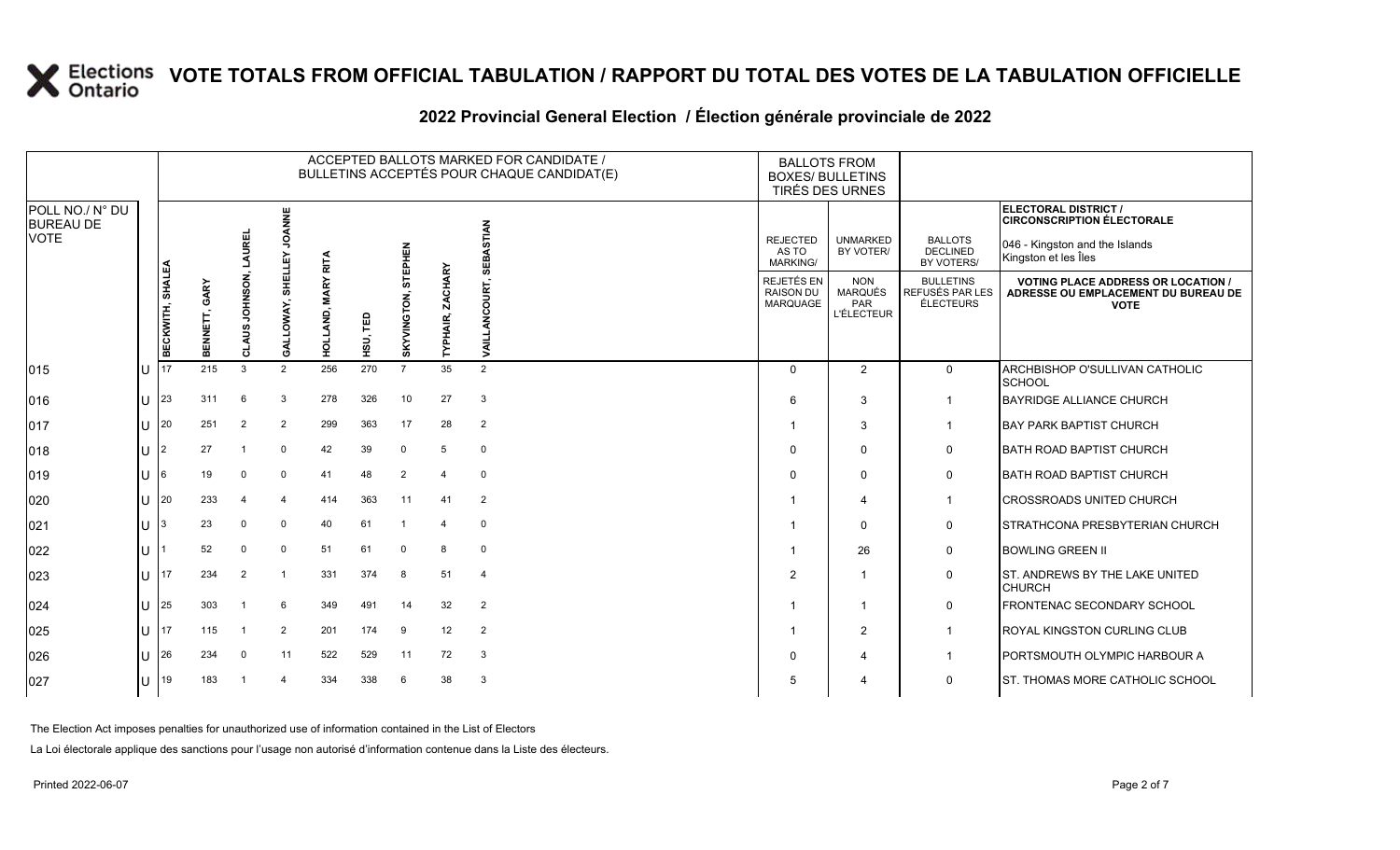## **2022 Provincial General Election / Élection générale provinciale de 2022**

|                                     |   |                  |                  |                         |                   |                              |          |                        |                                   | ACCEPTED BALLOTS MARKED FOR CANDIDATE /<br>BULLETINS ACCEPTÉS POUR CHAQUE CANDIDAT(E) |                                                                                                                                | <b>BALLOTS FROM</b><br><b>BOXES/ BULLETINS</b><br>TIRÉS DES URNES |                                                         |                                                                                                 |  |
|-------------------------------------|---|------------------|------------------|-------------------------|-------------------|------------------------------|----------|------------------------|-----------------------------------|---------------------------------------------------------------------------------------|--------------------------------------------------------------------------------------------------------------------------------|-------------------------------------------------------------------|---------------------------------------------------------|-------------------------------------------------------------------------------------------------|--|
| POLL NO./ N° DU<br><b>BUREAU DE</b> |   |                  |                  |                         | <b>JOANNE</b>     |                              |          |                        |                                   | <b>STIAN</b>                                                                          |                                                                                                                                |                                                                   |                                                         | ELECTORAL DISTRICT /<br><b>CIRCONSCRIPTION ÉLECTORALE</b>                                       |  |
| VOTE                                |   |                  |                  | AUREI                   | GALLOWAY, SHELLEY |                              |          | STEPHEN                |                                   | з<br>5EI                                                                              | <b>BALLOTS</b><br><b>REJECTED</b><br><b>UNMARKED</b><br><b>DECLINED</b><br>BY VOTER/<br>AS TO<br><b>MARKING/</b><br>BY VOTERS/ |                                                                   |                                                         | 046 - Kingston and the Islands<br>Kingston et les Îles                                          |  |
|                                     |   | BECKWITH, SHALEA | GARY<br>BENNETT, | <b>DSNHOL</b><br>CLAUS. |                   | <b>MARY RITA</b><br>HOLLAND, | HSU, TED | GTON,<br><b>SKYVIN</b> | <b>HARY</b><br>5<br><b>TYPHAI</b> | ā<br>Ī                                                                                | REJETÉS EN<br><b>RAISON DU</b><br>MARQUAGE                                                                                     | <b>NON</b><br><b>MARQUÉS</b><br>PAR<br><b>L'ÉLECTEUR</b>          | <b>BULLETINS</b><br>REFUSÉS PAR LES<br><b>ÉLECTEURS</b> | <b>VOTING PLACE ADDRESS OR LOCATION /</b><br>ADRESSE OU EMPLACEMENT DU BUREAU DE<br><b>VOTE</b> |  |
| 028                                 |   | 10               | 88               | $\overline{2}$          |                   | 312                          | 243      | 6                      | 34                                | 5                                                                                     | $\Omega$                                                                                                                       | $\overline{1}$                                                    | $\mathbf 0$                                             | <b>CALVIN PARK LIBRARY</b>                                                                      |  |
| 029                                 | U |                  | 104              | 4                       |                   | 509                          | 217      | 9                      | 54                                | 13                                                                                    |                                                                                                                                | 3                                                                 | $\overline{2}$                                          | KINGSTON MEMORIAL CENTRE                                                                        |  |
| 030                                 |   |                  | 88               | 0                       | $\Omega$          | 215                          | 218      | 3                      | 22                                | $\overline{1}$                                                                        |                                                                                                                                | $\mathbf 0$                                                       | $\overline{2}$                                          | WINSTON CHURCHILL PUBLIC SCHOOL                                                                 |  |
| 031                                 |   |                  | 49               | 2                       | 2                 | 475                          | 208      | 6                      | 39                                | 9                                                                                     | $\Omega$                                                                                                                       | 3                                                                 | 0                                                       | <b>ST. PAUL'S CHURCH</b>                                                                        |  |
| 032                                 |   | l 9              | 100              |                         | 2                 | 454                          | 206      | $\overline{2}$         | 40                                | 6                                                                                     |                                                                                                                                | $\mathbf 0$                                                       | 0                                                       | <b>ARTILLERY PARK AQUATIC &amp; FITNESS</b>                                                     |  |
| 033                                 |   |                  | 72               | $\Omega$                |                   | 61                           | 118      | 5                      | 16                                | $\overline{1}$                                                                        |                                                                                                                                | $\mathbf 0$                                                       | $\mathbf 0$                                             | <b>SACRED HEART SCHOOL</b>                                                                      |  |
| 034                                 |   |                  | 120              |                         | 2                 | 59                           | 66       | $\overline{2}$         | 8                                 | $\mathbf 0$                                                                           | $\Omega$                                                                                                                       | $\mathbf 0$                                                       | 0                                                       | SACRED HEART SCHOOL                                                                             |  |
| 400                                 |   | I٥               | 45               | $\mathbf 0$             | $\mathbf 0$       | 26                           | 21       | $\mathbf 0$            | 3                                 | $\mathbf 0$                                                                           | $\Omega$                                                                                                                       | $\mathbf 0$                                                       | 0                                                       | L'HERMITAGE WEST                                                                                |  |
| 401                                 |   |                  | 31               |                         | 2                 | 15                           | 35       | $\mathbf 0$            | 6                                 | $\mathbf 0$                                                                           |                                                                                                                                | $\mathbf 0$                                                       | $\mathbf 0$                                             | <b>L'HERMITAGE EAST</b>                                                                         |  |
| 402                                 |   |                  | 35               | 0                       | $\Omega$          | 40                           | 32       | $\overline{4}$         | $\overline{7}$                    | -1                                                                                    | $\Omega$                                                                                                                       | $\mathbf 0$                                                       | 0                                                       | JOHN COUNTER PLACE                                                                              |  |
| 403                                 |   |                  | 19               | $\mathbf 0$             |                   | 17                           | 12       | $\overline{1}$         | 2                                 | $\mathbf 0$                                                                           | $\Omega$                                                                                                                       | $\mathbf 0$                                                       | 0                                                       | VILLAGE ON THE RIVER 67                                                                         |  |
| 404                                 |   |                  |                  | $\Omega$                | $\Omega$          | 12                           | 11       | $\mathbf 0$            | 5                                 | $\mathbf 0$                                                                           | $\Omega$                                                                                                                       | $\mathbf 0$                                                       | 0                                                       | <b>VILLAGE ON THE RIVER 47</b>                                                                  |  |
| 405                                 |   |                  | 29               |                         | $\Omega$          | 15                           | 47       | $\mathbf 0$            | $\overline{7}$                    | $\mathbf 0$                                                                           | $\Omega$                                                                                                                       | 3                                                                 | 0                                                       | THE WELLINGTON                                                                                  |  |
| 406                                 |   |                  | 45               | 0                       |                   | 43                           | 34       | $\mathbf 0$            | $\overline{4}$                    | $\overline{1}$                                                                        | $\overline{2}$                                                                                                                 | $\mathbf 0$                                                       | $\mathbf 0$                                             | <b>THE HIGHLANDER</b>                                                                           |  |

The Election Act imposes penalties for unauthorized use of information contained in the List of Electors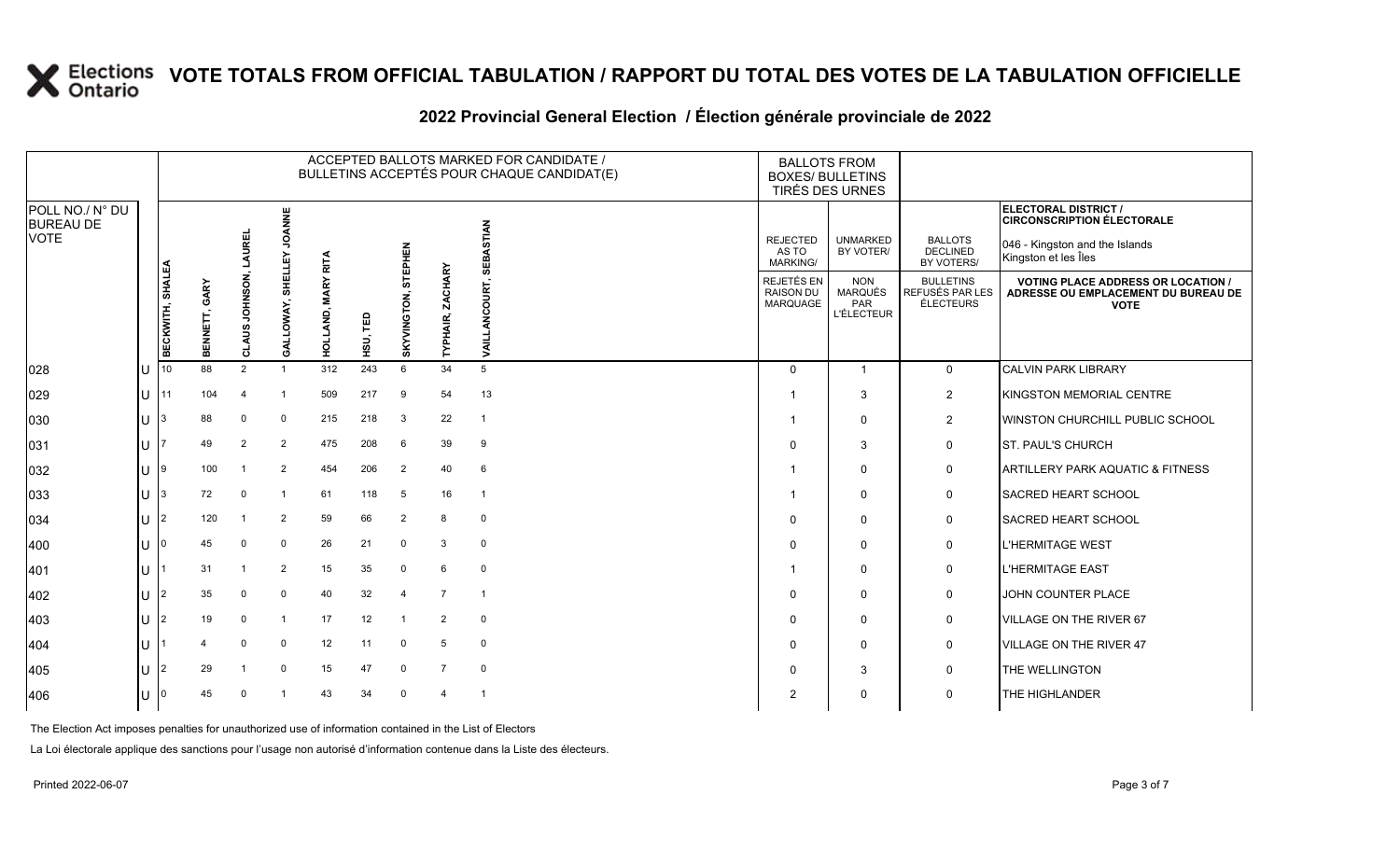## **2022 Provincial General Election / Élection générale provinciale de 2022**

|                                     |       |                         |                                   |                                    |                |                         |          |                     |                            | ACCEPTED BALLOTS MARKED FOR CANDIDATE /<br>BULLETINS ACCEPTÉS POUR CHAQUE CANDIDAT(E) | <b>BALLOTS FROM</b><br><b>BOXES/ BULLETINS</b><br>TIRÉS DES URNES |                                                          |                                                         |                                                                                                 |
|-------------------------------------|-------|-------------------------|-----------------------------------|------------------------------------|----------------|-------------------------|----------|---------------------|----------------------------|---------------------------------------------------------------------------------------|-------------------------------------------------------------------|----------------------------------------------------------|---------------------------------------------------------|-------------------------------------------------------------------------------------------------|
| POLL NO./ N° DU<br><b>BUREAU DE</b> |       |                         |                                   |                                    | <b>JOANNE</b>  |                         |          |                     |                            |                                                                                       |                                                                   |                                                          |                                                         | ELECTORAL DISTRICT /<br><b>CIRCONSCRIPTION ÉLECTORALE</b>                                       |
| <b>VOTE</b>                         |       |                         |                                   | <b>AUREL</b><br>JOHNSON,<br>CLAUS. | SHELLEY        | <b>RITA</b>             |          |                     |                            | <b>STIAN</b><br>Š<br>핆<br>OURT,<br>ō<br><b>TIRA</b>                                   | <b>REJECTED</b><br>AS TO<br><b>MARKING/</b>                       | <b>UNMARKED</b><br>BY VOTER/                             | <b>BALLOTS</b><br><b>DECLINED</b><br>BY VOTERS/         | 046 - Kingston and the Islands<br>Kingston et les Îles                                          |
|                                     |       | <b>BECKWITH, SHALEA</b> | GARY<br>ENNETT,<br>$\overline{m}$ |                                    | GALLOWAY,      | <b>MARY</b><br>HOLLAND, | HSU, TED | SKYVINGTON, STEPHEN | <b>ZACHARY</b><br>TYPHAIR, |                                                                                       | REJETÉS EN<br><b>RAISON DU</b><br><b>MARQUAGE</b>                 | <b>NON</b><br><b>MARQUÉS</b><br>PAR<br><b>L'ÉLECTEUR</b> | <b>BULLETINS</b><br>REFUSÉS PAR LES<br><b>ÉLECTEURS</b> | <b>VOTING PLACE ADDRESS OR LOCATION /</b><br>ADRESSE OU EMPLACEMENT DU BUREAU DE<br><b>VOTE</b> |
| 407                                 | ПJ    | I2                      | 39                                | $\Omega$                           | $\Omega$       | 21                      | 38       |                     | 3                          | $\Omega$                                                                              | $\Omega$                                                          | $\mathbf{0}$                                             | $\mathbf{0}$                                            | <b>BARRETT II</b>                                                                               |
| 408                                 | lU.   | 13                      | 46                                | $\mathbf 0$                        | $\overline{2}$ | 18                      | 35       | $\mathbf 0$         | 6                          | $\mathbf 0$                                                                           | 0                                                                 | $\Omega$                                                 | 0                                                       | <b>BARRETT I</b>                                                                                |
| 409                                 | ΙU    | 12                      | 10                                | 0                                  | $\mathbf{0}$   | 22                      | 19       | $\overline{1}$      | $\mathbf{1}$               | $\mathbf 0$                                                                           | $\Omega$                                                          | $\mathbf 0$                                              | 0                                                       | <b>RIVERSTONE APARTMENTS</b>                                                                    |
| 410                                 | ПJ    | I2                      | 12                                | $\mathbf 0$                        | $\mathbf 0$    | 18                      | 34       | 6                   | $\overline{7}$             | $\overline{1}$                                                                        | $\Omega$                                                          | $\mathbf{0}$                                             | 0                                                       | <b>COUNTRY CLUB TOWERS</b>                                                                      |
| 411                                 | lU.   |                         | 20                                | -1                                 | $\mathbf 0$    | 28                      | 18       | $\overline{1}$      | 3                          | $\mathbf 0$                                                                           | $\Omega$                                                          | $\Omega$                                                 | 0                                                       | <b>PORTSMOUTH PLACE WEST</b>                                                                    |
| 412                                 |       |                         | 13                                |                                    | $\mathbf 0$    | 26                      | 13       | 3                   | 5                          | $\mathbf 0$                                                                           | 2                                                                 | 0                                                        | 0                                                       | PORTSMOUTH PLACE CENTRE                                                                         |
| 413                                 | IU.   |                         | 19                                | $\mathbf 0$                        | $\mathbf 0$    | 36                      | 18       | $\mathbf{1}$        | 3                          | $\overline{0}$                                                                        | $\Omega$                                                          | $\mathbf{0}$                                             | 0                                                       | <b>PORTSMOUTH PLACE EAST</b>                                                                    |
| 414                                 | IU.   | 12                      | 8                                 | $\mathbf 0$                        | $\mathbf 1$    | 18                      | 10       | $\mathbf 0$         | $\overline{1}$             | $\overline{1}$                                                                        | $\overline{2}$                                                    | $\mathbf 0$                                              | 0                                                       | <b>FRONTENAC APARTMENTS</b>                                                                     |
| 415                                 | lU.   |                         | 18                                | $\mathbf 0$                        | $\Omega$       | 27                      | 31       | $\mathbf 0$         | 3                          | $\mathbf 0$                                                                           | -1                                                                | $\Omega$                                                 | 0                                                       | THE OVERLOOK APTS.                                                                              |
| 416                                 | ЦJ    |                         | 54                                | $\mathbf 0$                        | $\mathbf 0$    | 56                      | 46       | $\overline{1}$      | 11                         | $\overline{0}$                                                                        | -1                                                                | $\Omega$                                                 | 0                                                       | <b>HERKIMER</b>                                                                                 |
| 417A                                | lU.   |                         | 17                                |                                    | -1             | 38                      | 30       |                     | 3                          | $\overline{1}$                                                                        | $\Omega$                                                          | $\mathbf 0$                                              | 0                                                       | THE MACDONALD                                                                                   |
| 417B                                | lU.   |                         | 16                                | $\mathbf 0$                        | $\Omega$       | 55                      | 25       |                     | $\overline{1}$             | $\mathbf 0$                                                                           | $\mathbf{0}$                                                      | $\mathbf 0$                                              | 0                                                       | THE MACDONALD                                                                                   |
| 418                                 | 1 L L |                         | 21                                | $\mathbf 0$                        | $\mathbf{1}$   | 14                      | 32       | 2                   | $\mathbf{1}$               | $\mathbf 0$                                                                           | -1                                                                | $\mathbf{0}$                                             | $\mathbf{1}$                                            | <b>RICHARDSON WHARF</b>                                                                         |
| 419                                 | IU.   |                         | 39                                | $\mathbf 0$                        | $\mathbf 0$    | 14                      | 41       | $\mathbf 0$         | 6                          | $\overline{0}$                                                                        | $\Omega$                                                          | 0                                                        | 0                                                       | THE WATERSIDE                                                                                   |
|                                     |       |                         |                                   |                                    |                |                         |          |                     |                            |                                                                                       |                                                                   |                                                          |                                                         |                                                                                                 |

The Election Act imposes penalties for unauthorized use of information contained in the List of Electors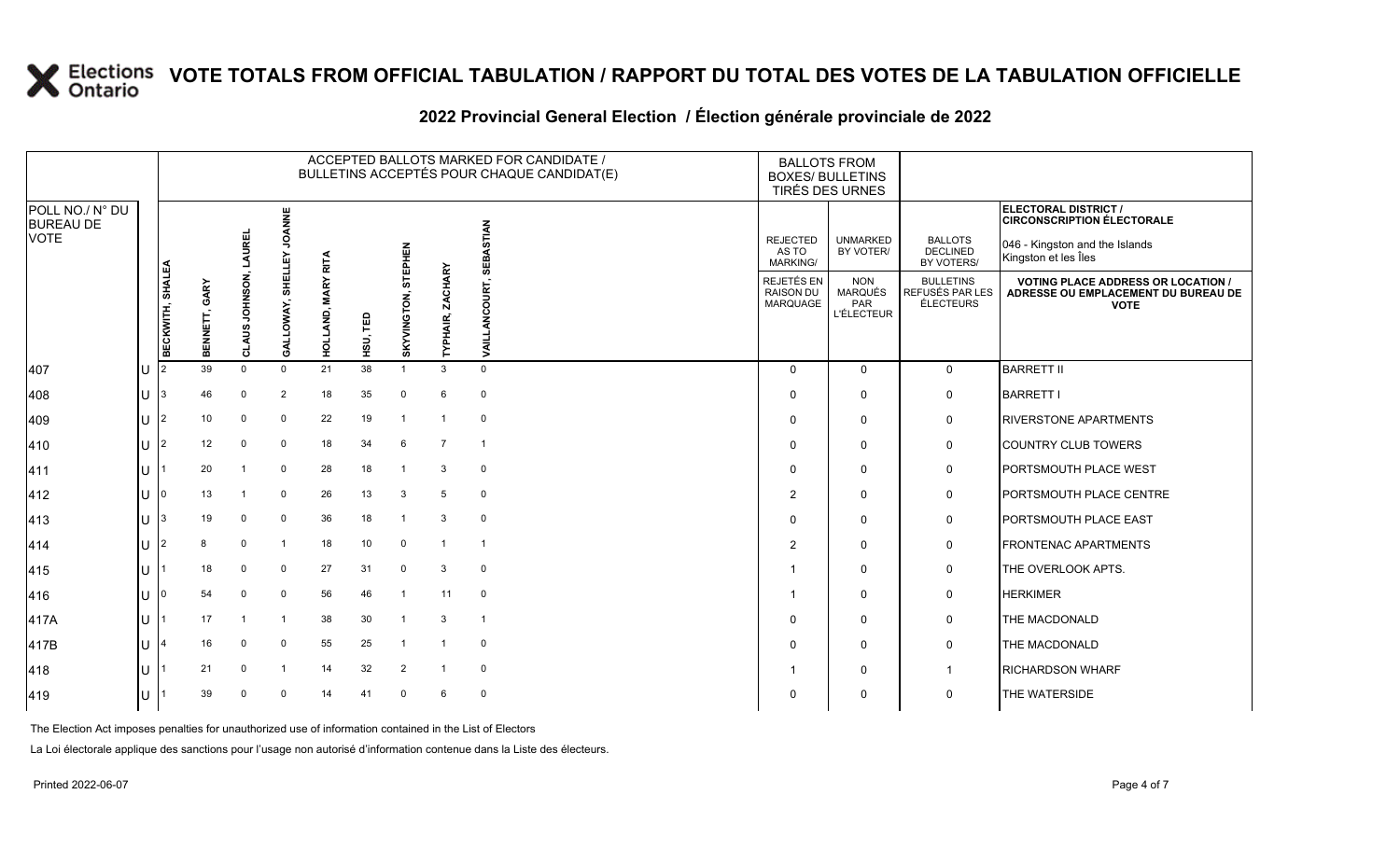## **2022 Provincial General Election / Élection générale provinciale de 2022**

|                                                    |     |                         |                  |                                  |                      |                              |          |                              |                            | ACCEPTED BALLOTS MARKED FOR CANDIDATE /<br>BULLETINS ACCEPTÉS POUR CHAQUE CANDIDAT(E) |                                                                                                                                                                                   | <b>BALLOTS FROM</b><br><b>BOXES/ BULLETINS</b><br>TIRÉS DES URNES |                                                  |                                                                                                 |
|----------------------------------------------------|-----|-------------------------|------------------|----------------------------------|----------------------|------------------------------|----------|------------------------------|----------------------------|---------------------------------------------------------------------------------------|-----------------------------------------------------------------------------------------------------------------------------------------------------------------------------------|-------------------------------------------------------------------|--------------------------------------------------|-------------------------------------------------------------------------------------------------|
| POLL NO./ N° DU<br><b>BUREAU DE</b><br><b>VOTE</b> |     |                         |                  |                                  | <b>JOANNE</b>        |                              |          |                              |                            |                                                                                       |                                                                                                                                                                                   |                                                                   |                                                  | ELECTORAL DISTRICT /<br><b>CIRCONSCRIPTION ÉLECTORALE</b>                                       |
|                                                    |     |                         |                  | <b>AUREL</b><br>NOSNHOL<br>CLAUS |                      |                              |          | <b>STEPHEN</b>               |                            | <b>STIAN</b><br>Š<br>핆                                                                | <b>REJECTED</b><br><b>UNMARKED</b><br><b>BALLOTS</b><br>046 - Kingston and the Islands<br>BY VOTER/<br><b>DECLINED</b><br>AS TO<br>Kingston et les Îles<br>BY VOTERS/<br>MARKING/ |                                                                   |                                                  |                                                                                                 |
|                                                    |     | <b>BECKWITH, SHALEA</b> | GARY<br>BENNETT, |                                  | SHELLEY<br>GALLOWAY, | <b>MARY RITA</b><br>HOLLAND, | HSU, TED | GTON,<br>KYVING<br>$\bar{a}$ | <b>ZACHARY</b><br>TYPHAIR, | <b>OURT</b><br>⋗                                                                      | REJETÉS EN<br><b>RAISON DU</b><br>MARQUAGE                                                                                                                                        | <b>NON</b><br><b>MARQUÉS</b><br>PAR<br><b>L'ÉLECTEUR</b>          | <b>BULLETINS</b><br>REFUSÉS PAR LES<br>ÉLECTEURS | <b>VOTING PLACE ADDRESS OR LOCATION /</b><br>ADRESSE OU EMPLACEMENT DU BUREAU DE<br><b>VOTE</b> |
| 420                                                | lu  |                         |                  | $\Omega$                         | $\overline{1}$       | 11                           | 6        | $\Omega$                     | $\overline{1}$             | $\Omega$                                                                              | $\Omega$                                                                                                                                                                          | $\Omega$                                                          | $\mathbf 0$                                      | JOHN FRENCH TOWER                                                                               |
| 421                                                | lu  |                         | 16               | $\mathbf 0$                      | $\mathbf 0$          | 19                           | 50       | $\mathbf 0$                  | -1                         | 0                                                                                     |                                                                                                                                                                                   | $\Omega$                                                          | $\mathbf 0$                                      | HARBOUR PLACE CONDOMINIUM                                                                       |
| 422                                                | lu  |                         | 19               | $\Omega$                         | $\Omega$             | 23                           | 50       | $\mathbf 0$                  | 2                          | 0                                                                                     | $\Omega$                                                                                                                                                                          | $\mathbf 0$                                                       | $\mathbf 0$                                      | <b>CARRUTHERS WHARF</b>                                                                         |
| 423                                                | ΙU  |                         | 60               | $\Omega$                         | $\mathbf 0$          | 19                           | 77       | $\overline{1}$               | 3                          | $\mathbf 0$                                                                           |                                                                                                                                                                                   | $\mathbf 0$                                                       | $\mathbf 0$                                      | <b>LOCOMOTIVE WORKS</b>                                                                         |
| 424                                                | lu  |                         | 17               | $\mathbf 0$                      | $\mathbf 0$          | 39                           | 29       | $\mathbf 0$                  | 5                          | 0                                                                                     |                                                                                                                                                                                   | $\mathbf 0$                                                       | $\mathbf 0$                                      | SHIPYARD APARTMENTS                                                                             |
| 425                                                | lu  |                         | 54               |                                  |                      | 39                           | 39       | 3                            | $\mathbf 0$                | 0                                                                                     | $\Omega$                                                                                                                                                                          | $\mathbf 0$                                                       | $\mathbf 0$                                      | OLD MILL 1                                                                                      |
| 426                                                | lu  |                         | 48               | $\mathbf 0$                      | $\Omega$             | 43                           | 68       | 3                            | $\Delta$                   | $\mathbf 0$                                                                           |                                                                                                                                                                                   | $\mathbf 0$                                                       | $\mathbf 0$                                      | OLD MILL 2                                                                                      |
| 700                                                | lu  |                         | 43               | $\mathbf 0$                      | -1                   | 9                            | 42       | 2                            | 3                          | $\mathbf 0$                                                                           | $\Omega$                                                                                                                                                                          | $\mathbf 0$                                                       | $\mathbf 0$                                      | <b>WATERFORD RETIREMENT RESIDENCE</b>                                                           |
| 701                                                | lu  |                         | 9                | $\Omega$                         | $\Omega$             | 15                           | 28       | $\Omega$                     | $\overline{1}$             | 0                                                                                     | ∩                                                                                                                                                                                 | $\mathbf 0$                                                       | $\mathbf 0$                                      | <b>ST. LAWRENCE PLACE</b>                                                                       |
| 702                                                | lu  |                         |                  |                                  |                      |                              |          |                              |                            | COMBINED WITH 711 / COMBINÉ À 711                                                     |                                                                                                                                                                                   |                                                                   |                                                  |                                                                                                 |
| 703                                                | Iυ. | 2                       | 32               | 3                                | $\Omega$             | 8                            | 36       | $\Omega$                     | $\mathbf 0$                | 0                                                                                     | $\Omega$                                                                                                                                                                          | $\mathbf 0$                                                       | $\mathbf 0$                                      | ROYALE RETIREMENT RESIDENCE                                                                     |
| 704                                                | lu  |                         | 37               |                                  | 2                    | 11                           | 40       | $\mathbf 0$                  | 0                          | 0                                                                                     | $\Omega$                                                                                                                                                                          | $\mathbf 0$                                                       | $\mathsf{O}$                                     | KINGSBRIDGE RETIREMENT COMMUNITY                                                                |
| 705                                                | lu  |                         | 24               | 3                                | 2                    | 12                           | 35       | $\Omega$                     |                            | $\Omega$                                                                              |                                                                                                                                                                                   | $\overline{2}$                                                    | $\mathbf 0$                                      | TRILLIUM RIDGE RETIREMENT & L.T.C.                                                              |
| 706                                                | IU  |                         |                  |                                  |                      |                              |          |                              |                            | COMBINED WITH 705 / COMBINÉ À 705                                                     |                                                                                                                                                                                   |                                                                   |                                                  |                                                                                                 |

The Election Act imposes penalties for unauthorized use of information contained in the List of Electors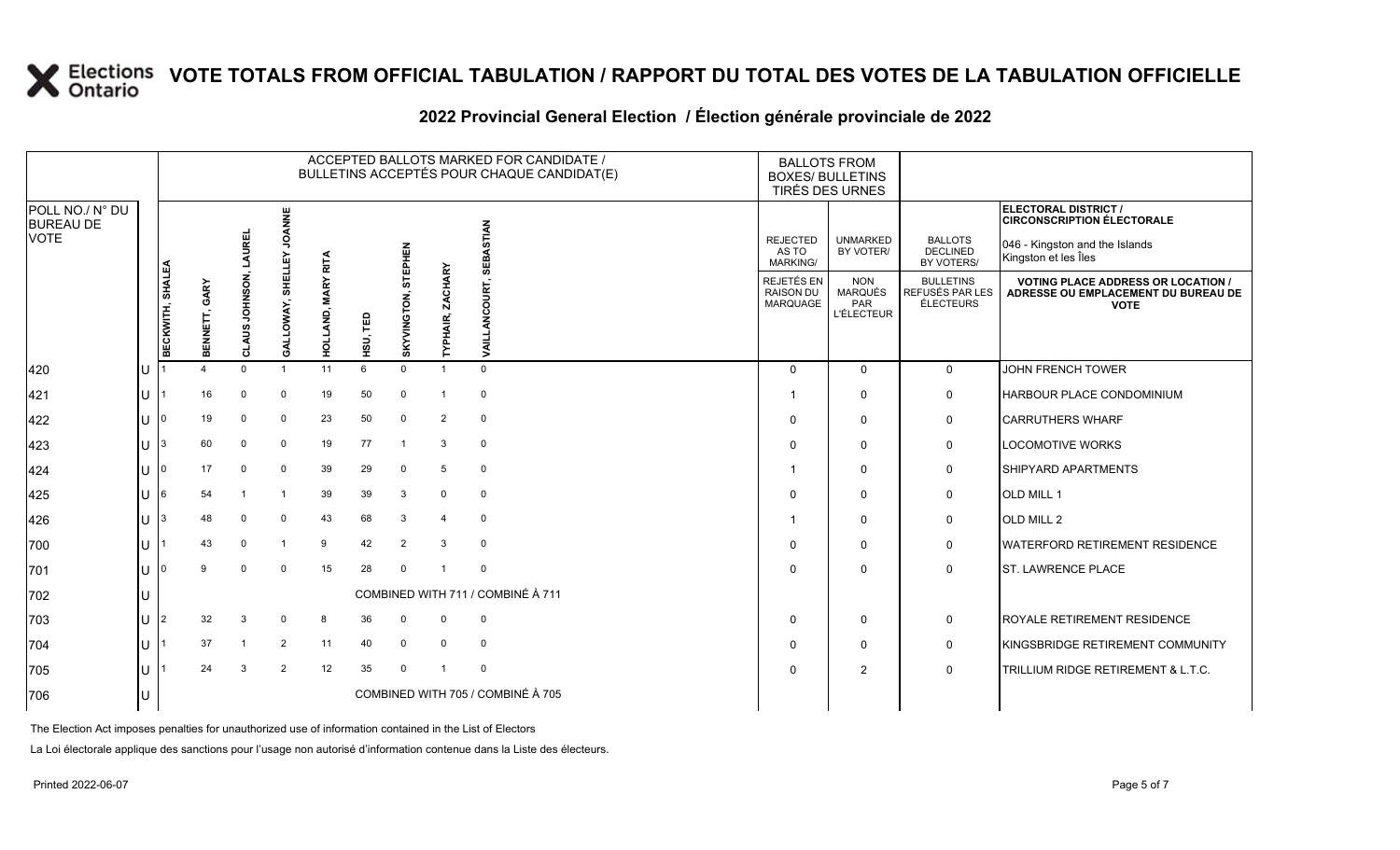### **2022 Provincial General Election / Élection générale provinciale de 2022**

|                                                    |     |                  |                  |                               |                      |                            |                |                |                            | ACCEPTED BALLOTS MARKED FOR CANDIDATE /<br>BULLETINS ACCEPTÉS POUR CHAQUE CANDIDAT(E)                                                           | <b>BOXES/ BULLETINS</b>                    | <b>BALLOTS FROM</b><br>TIRÉS DES URNES                 |                                                         |                                                                                                                                                                                                                                                     |
|----------------------------------------------------|-----|------------------|------------------|-------------------------------|----------------------|----------------------------|----------------|----------------|----------------------------|-------------------------------------------------------------------------------------------------------------------------------------------------|--------------------------------------------|--------------------------------------------------------|---------------------------------------------------------|-----------------------------------------------------------------------------------------------------------------------------------------------------------------------------------------------------------------------------------------------------|
| POLL NO./ N° DU<br><b>BUREAU DE</b><br><b>VOTE</b> |     |                  |                  | <b>AUREL</b><br>CLAUS JOHNSON | <b>JOANNE</b>        |                            |                |                |                            |                                                                                                                                                 |                                            |                                                        |                                                         | ELECTORAL DISTRICT /<br><b>CIRCONSCRIPTION ÉLECTORALE</b>                                                                                                                                                                                           |
|                                                    |     |                  |                  |                               |                      |                            |                | STEPHEN        |                            | <b>STIAN</b><br><b>REJECTED</b><br><b>UNMARKED</b><br><b>BALLOTS</b><br><b>DECLINED</b><br>AS TO<br>BY VOTER/<br>SEBA<br>BY VOTERS/<br>MARKING/ |                                            | 046 - Kingston and the Islands<br>Kingston et les Îles |                                                         |                                                                                                                                                                                                                                                     |
|                                                    |     | BECKWITH, SHALEA | GARY<br>BENNETT, |                               | SHELLEY<br>GALLOWAY, | <b>MARY RITA</b><br>HOLLAN | HSU, TED       | SKYVINGTON,    | <b>ZACHARY</b><br>TYPHAIR, | <b>DURT.</b><br>χ                                                                                                                               | REJETÉS EN<br><b>RAISON DU</b><br>MARQUAGE | <b>NON</b><br>MARQUÉS<br>PAR<br><b>L'ÉLECTEUR</b>      | <b>BULLETINS</b><br>REFUSÉS PAR LES<br><b>ÉLECTEURS</b> | <b>VOTING PLACE ADDRESS OR LOCATION /</b><br>ADRESSE OU EMPLACEMENT DU BUREAU DE<br><b>VOTE</b><br>CONSERVATORY POND<br><b>ARBOUR HEIGHTS</b><br><b>KINGSDALE CHATEAU</b><br><b>EXTENDICARE KINGSTON</b><br>SISTERS OF PROV. OF ST. VINCENT DE PAUL |
| 707                                                | lU. |                  | 13               | $\Omega$                      | $\Omega$             | 8                          | 23             | $\Omega$       |                            | $\Omega$                                                                                                                                        | $\mathbf{0}$                               |                                                        | $\mathbf{1}$                                            |                                                                                                                                                                                                                                                     |
| 708                                                | Iυ  | 2                | 16               | $\Omega$                      | $\overline{1}$       | 10                         | 22             |                | 0                          | $\mathbf 0$                                                                                                                                     |                                            | $\mathbf 0$                                            | $\mathbf 0$                                             |                                                                                                                                                                                                                                                     |
| 709                                                | ΙU  | ١n               | 29               |                               | $\Omega$             | 10                         | 24             | $\mathbf 0$    | 3                          | $\mathbf 0$                                                                                                                                     | $\Omega$                                   | $\Omega$                                               | $\mathbf 0$                                             |                                                                                                                                                                                                                                                     |
| 710                                                | lU. |                  | 11               | 2                             | $\overline{1}$       | 13                         | $\overline{7}$ | $\overline{1}$ | $\overline{2}$             | 2                                                                                                                                               | $\Omega$                                   | $\Omega$                                               | $\mathbf 0$                                             |                                                                                                                                                                                                                                                     |
| 711                                                | ΙU  |                  | $\overline{7}$   |                               | $\mathbf 0$          | 5                          | 45             | $\mathbf 0$    | $\overline{7}$             | $\mathbf 0$                                                                                                                                     | $\Omega$                                   | $\mathbf{0}$                                           | $\mathbf 0$                                             |                                                                                                                                                                                                                                                     |
| 712                                                | ΙU  |                  |                  |                               |                      |                            |                |                |                            | COMBINED WITH 714 / COMBINÉ À 714                                                                                                               |                                            |                                                        |                                                         |                                                                                                                                                                                                                                                     |
| 713                                                | lul | ۱0               | 10               |                               |                      | 6                          | 9              | $\Omega$       | $\Omega$                   | $\mathbf 0$                                                                                                                                     | -1                                         | $\mathbf{0}$                                           | $\overline{2}$                                          | <b>RIDEAUCREST HOME</b>                                                                                                                                                                                                                             |
| 714                                                | lU. |                  | 8                | $\Omega$                      | $\overline{1}$       | 14                         | 22             | $\mathbf 0$    | $\overline{2}$             | $\mathbf 0$                                                                                                                                     | $\Omega$                                   | 0                                                      | $\mathbf 0$                                             | <b>RIDEAUCREST TOWERS</b>                                                                                                                                                                                                                           |
| 715                                                | lul | 12               | 25               |                               |                      | 19                         | 36             |                | $\Omega$                   | $\mathbf 0$                                                                                                                                     | 8                                          | $\overline{7}$                                         | $\overline{c}$                                          | PROVIDENCE MANOR                                                                                                                                                                                                                                    |
| 716                                                | ΙU  |                  |                  |                               |                      |                            |                |                |                            | COMBINED WITH 701 / COMBINÉ À 701                                                                                                               |                                            |                                                        |                                                         |                                                                                                                                                                                                                                                     |
| ADV001                                             |     |                  | 102              |                               | 0                    | 155                        | 148            | 5              | 9                          | $\mathbf 0$                                                                                                                                     | $\Omega$                                   | $\mathbf 0$                                            |                                                         | 40 HYPERION COURT                                                                                                                                                                                                                                   |
| ADV002                                             |     | 40               | 710              | 10                            | 3                    | 1015                       | 1460           | 22             | 80                         | 12                                                                                                                                              | 23                                         | 8                                                      | $\overline{4}$                                          | 40 HYPERION COURT                                                                                                                                                                                                                                   |
| ADV003                                             |     | 87               | 1866             | $\overline{7}$                | 10                   | 1323                       | 3166           | 43             | 157                        | $\mathbf{3}$                                                                                                                                    | $\overline{7}$                             | 4                                                      | $\mathbf 0$                                             | ROYAL KINGSTON CURLING CLUB                                                                                                                                                                                                                         |
| ADV004                                             |     | 33               | 577              | 3                             |                      | 1140                       | 1672           | 15             | 123                        | $\overline{2}$                                                                                                                                  | 5                                          | 5                                                      |                                                         | <b>CALVIN PARK LIBRARY</b>                                                                                                                                                                                                                          |

The Election Act imposes penalties for unauthorized use of information contained in the List of Electors